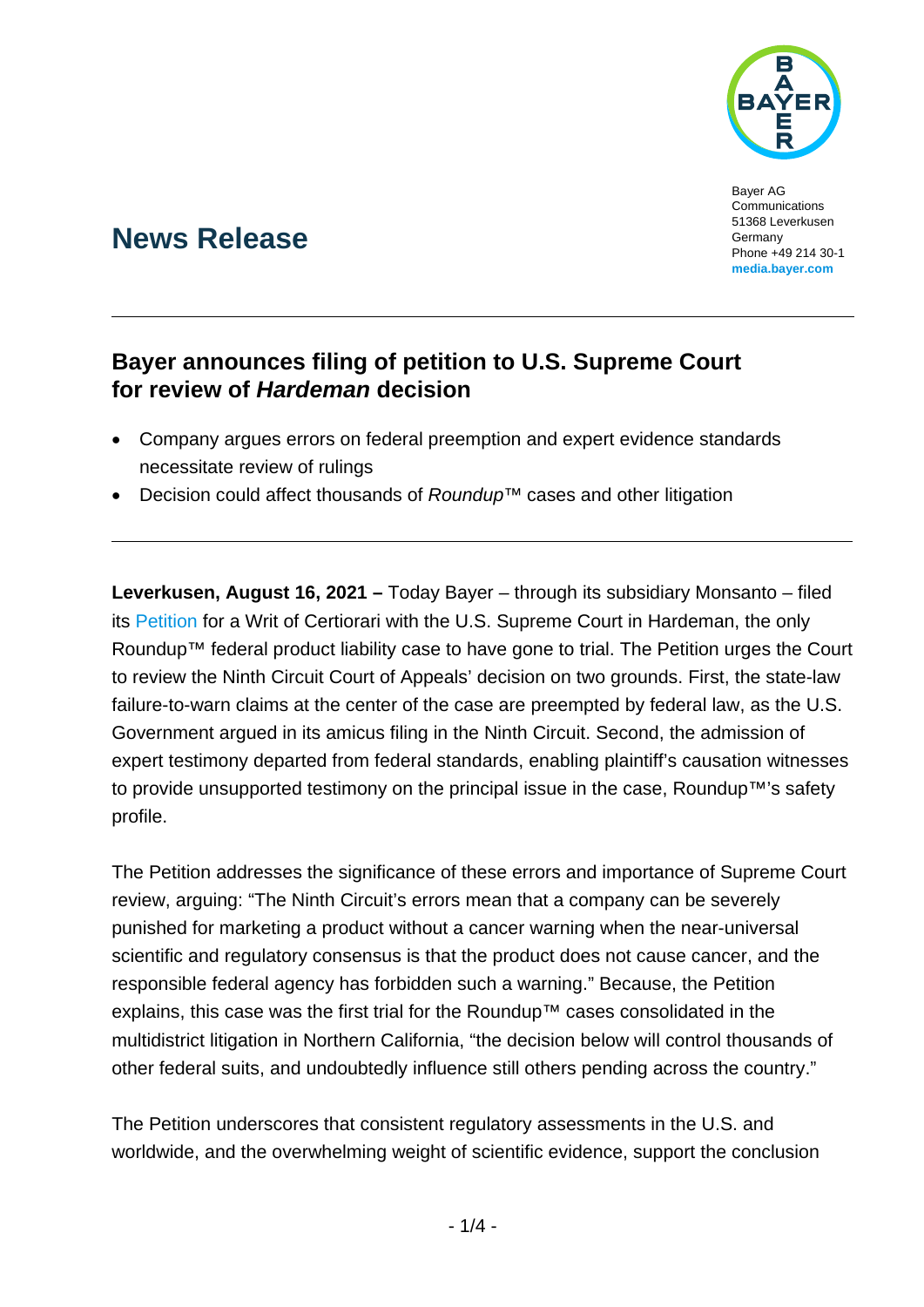that glyphosate-based herbicides are safe and not carcinogenic. In light of the EPA's approval of the Roundup™ label without a cancer warning, any state-law failure-to-warn claims premised on such warning would plainly conflict with federal law and thus are preempted. Courts across the U.S. have divided on this basic question of when federal law preempts state law, which makes review by the U.S. Supreme Court both important and necessary. Indeed, it has been 16 years since the Supreme Court ruled on FIFRA preemption, and the prior case did not involve a warning that EPA had rejected.

Earlier this year Bayer [announced](https://media.bayer.com/baynews/baynews.nsf/id/Bayer-Provides-Update-on-Path-to-Closure-of-Roundup-Litigation) a five-point plan to manage and resolve future litigation risk arising from the Roundup™ litigation. Supreme Court review and reversal of the Ninth Circuit's flawed ruling is a major factor in this plan and likely will determine whether the litigation will largely end (if the court issues a favorable decision on a cross-cutting issue like federal preemption) or the company implements a claims process to resolve claims over the next 15 years (in the event of an adverse outcome). Bayer took an additional provision in Q2 2021 to reasonably account for future litigation exposure in the event of an adverse outcome. Bayer expects the Supreme Court to decide in the next six months whether it will grant review of the Hardeman case.

### **Key Arguments**

On federal preemption, Bayer argues that state-law failure-to-warn claims should be preempted on the grounds of both express preemption (because they are preempted by a specific statutory provision) and conflict preemption (because the state-law claims necessarily conflict with federal requirements).

On express preemption, the Petition argues the Ninth Circuit erred by holding that the state-law claims were not "in addition to or different" from FIFRA's requirements, even though they conflicted with the EPA's consistent finding that glyphosate does not cause cancer in humans. This result is compelled by Supreme Court precedent, which the Petition explains, holds that "where EPA determines that a pesticide should be accompanied by one warning (such as 'CAUTION') but a jury concludes under state law that the label should include a more aggressive one (such as 'DANGER'), state law is preempted." The Ninth Circuit's reading of the "in addition to or different" language also splits with how other courts have understood similar preemption provisions in other federal statutes.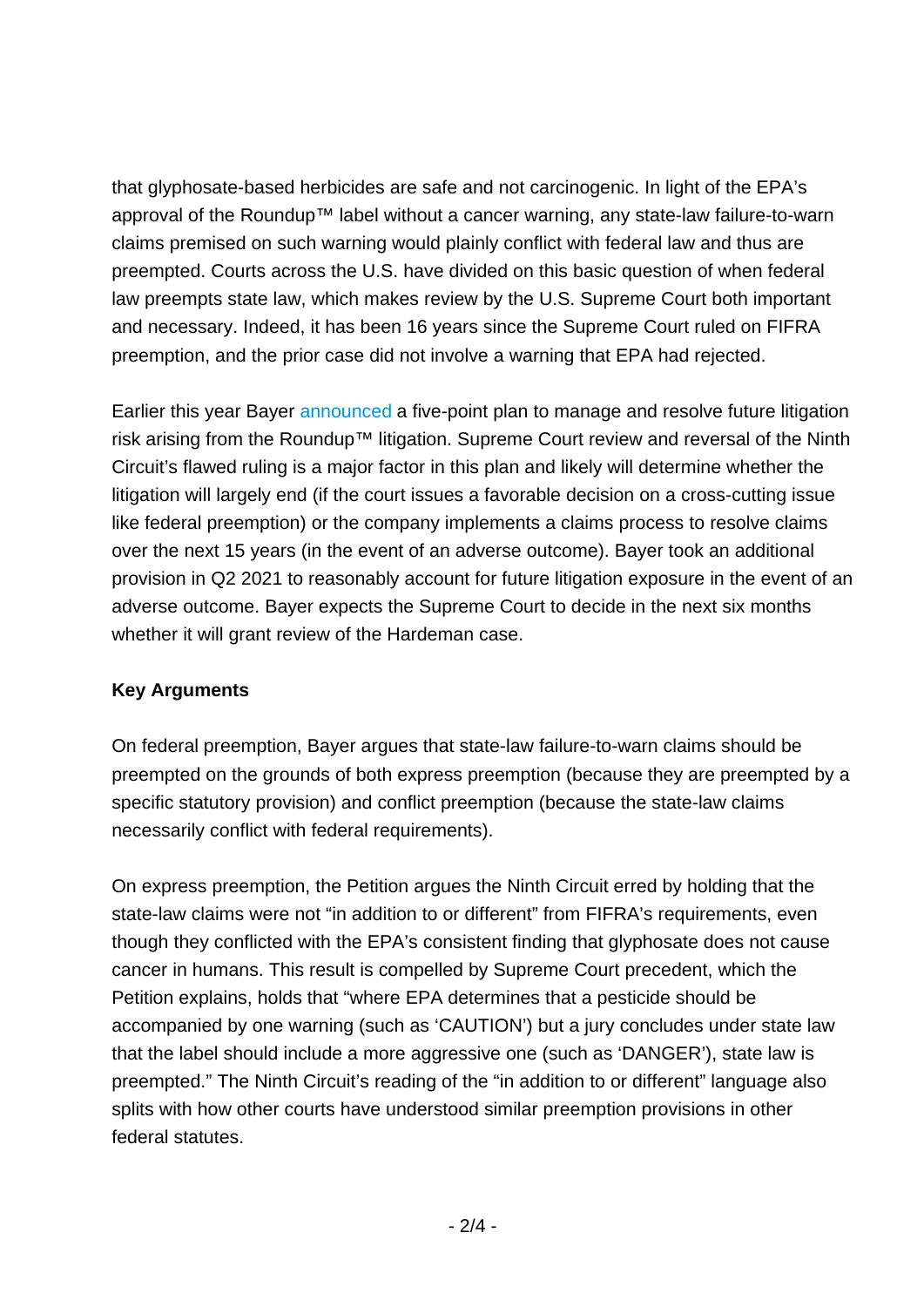On conflict preemption, the Ninth Circuit wrongly held that there was no conflict between the state-law claims and FIFRA's requirements, even though EPA would not approve the kind of label required by the state-law jury verdict and even though Monsanto cannot unilaterally change its label without agency approval. This ruling too conflicts with Supreme Court precedent, which holds that either scenario establishes implied preemption. Moreover, if left in place, the Ninth Circuit's ruling would lead to a highly undesirable result: States could require pesticide manufacturers to include warnings on their labels even when EPA has expressly informed manufacturers that doing so would be unlawful.

With regard to expert evidence, the Petition explains that the Ninth Circuit wrongly blessed the admission of expert testimony on the issue of whether glyphosate caused Mr. Hardeman's cancer even though that testimony "rested on little more than subjective intuitions." This result conflicts with Federal Rule of Evidence 702 and Supreme Court precedent, which require "trial courts to play 'a gatekeeping role' to ensure that expert opinions are reliable … [and] the product of 'reliable principles and methods,' 'reliably applied … to the facts of the case.'"

The Petition states that the Ninth Circuit's lenient standard "has distorted [existing law] beyond recognition," and "blurs the boundaries between science and speculation with a third category called 'art,'" or unsupported intuitions purportedly rooted in clinical experience. The brief argues that "no matter how much clinical experience an expert has, intuition without scientific validation is not 'the product of reliable principles and methods.'" The argument concludes: "By requiring trial courts to admit expert conclusions that are based on clinical experience – even when sound scientific evidence refutes those conclusions – the Ninth Circuit has codified the fallacy that when scientists speak, their views are necessarily rooted in reliable scientific principles."

*Note: Link to the [Petition.](http://www.glyphosatelitigationfacts.com/main/wp-content/uploads/2021/08/Hardeman-SCOTUS-Petition.pdf)* 

#### **About Bayer**

Bayer is a global enterprise with core competencies in the life science fields of health care and nutrition. Its products and services are designed to help people and planet thrive by